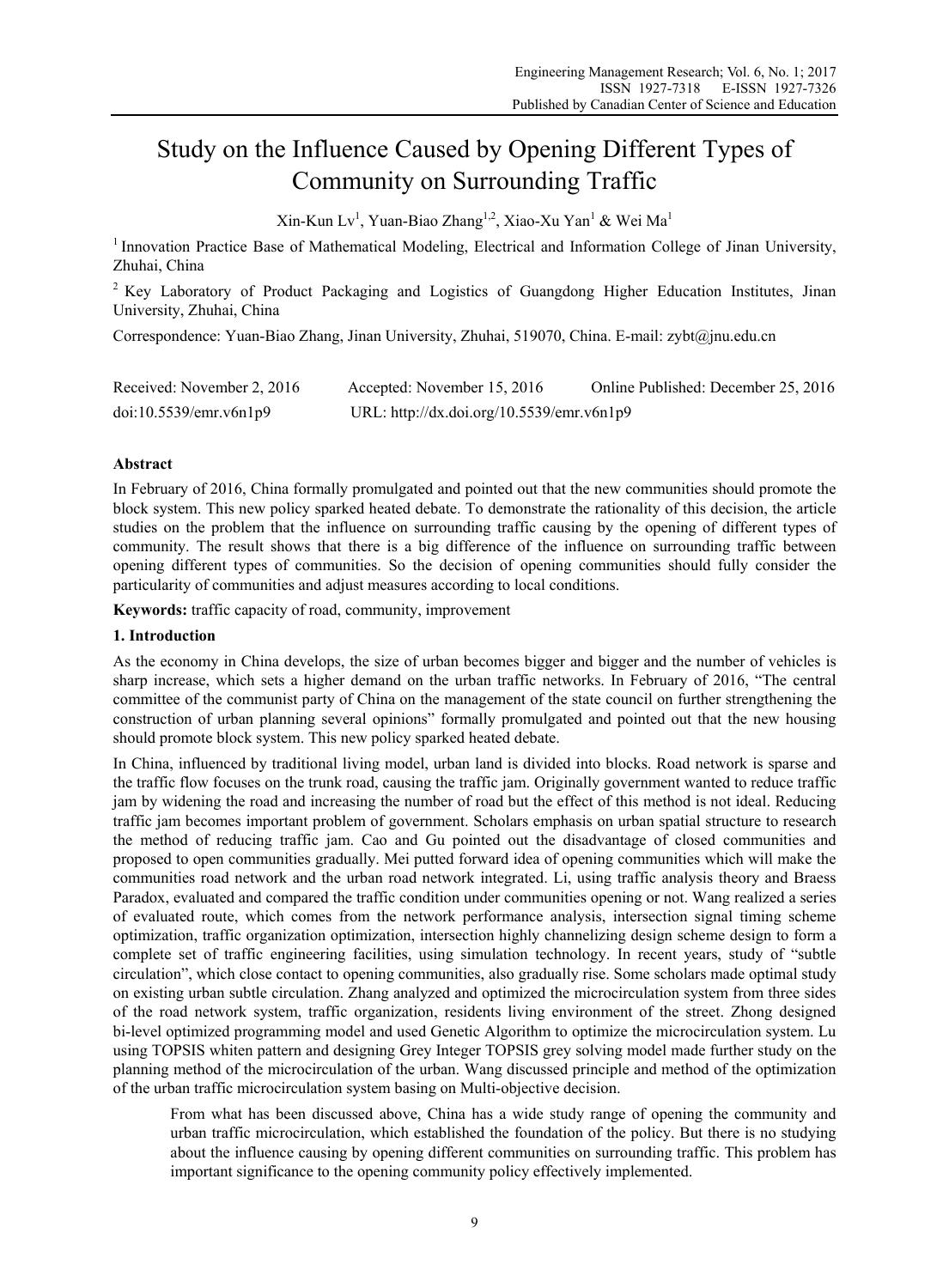Therefore, the article sets up reasonable evaluation index system to evaluate the effect causing by opening communities on surrounding traffic firstly. Then the article compares the difference influence on surrounding traffic when communities have different shapes, different road network structures and different sizes. Finally, making some advises basing on study result about the exciting policy of opening the communities.

#### **2. Evaluation Indexs**

To study the influence of communities opening, the article studies the change of index to study the influence on surrounding traffic causing by opening communities. Therefore, the article sets up scientific and reasonable evaluation system and then ensure the weight of every index by AHP. The article uses comprehensive traffic index to measure the influence on surrounding traffic causing by communities opening.

In this system, the index of road network structure includes the increase in road network density and the reduction of nonlinear coefficient and the increase in connectivity index. The index of traffic efficiency includes the reduce time of intersection delay and the reduce time of straight section's delay. The evaluation system is showed in Figure 1.



Figure 1. Evaluation system

#### *2.1 Increase in Road Network Density*

The road network density is the specific value of total length of road and regional land use area. It is an important index to evaluate traffic microcirculation system of the area and it impacts the accessibility of street. The road of community can't become part of the regional public road. But it becomes part of the regional public road after open the community. The increase in road network density is:

$$
\rho = \frac{\sum_{a=1}^{m} \sum_{b=1}^{n} L_{ab}}{S}
$$

where  $L_{ab}$  is length of the first article  $b$  road in a community. Assuming that there are  $m$  communities in this area and there are roads in a community. *S* is the area of this region.

## *2.2 Reduction of Nonlinear Coefficient*

The nonlinear coefficient is the specific value of the actual distanceand the spatially linear distance between the two points. Generally, the bigger nonlinear coefficient is, the greater actual distance between two points is and the worse surrounding traffic jam are. Because the road in the community has exclusiveness, vehicles can't run across the community and only can adopt the method of round to reach destination. The existence of closed community make the actual distance of vehicles running bigger than the spatially linear distance between the two points. The formula of nonlinear coefficient is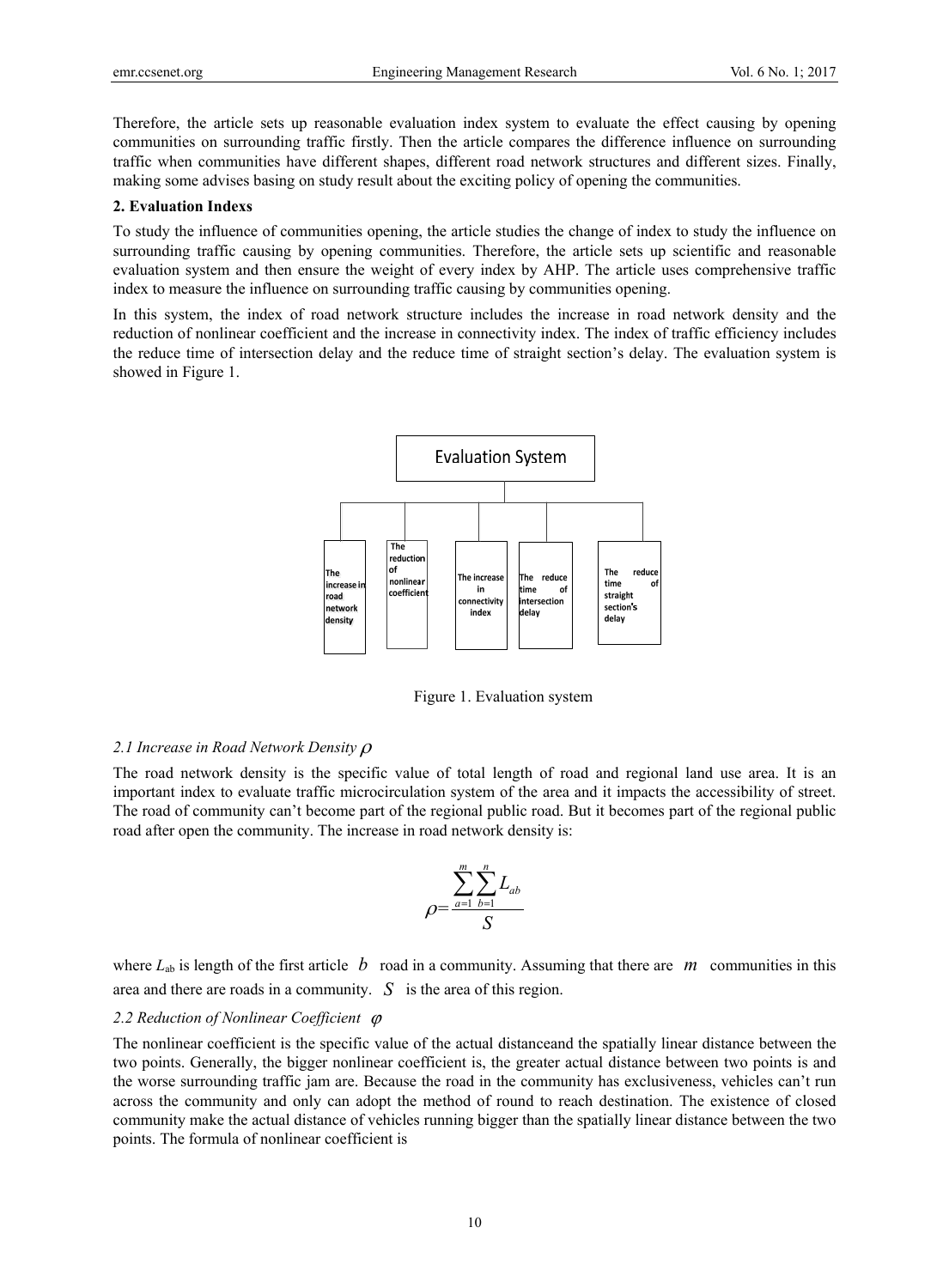$$
C = \frac{L_{\rm a}}{d}
$$

where C is the nonlinear coefficient, La is the actual distance between two points, d means the spatially linear distance between the two points.

The reduction of nonlinear coefficient equals the errand of nonlinear coefficient between opening and closing

$$
\varphi = C_{AB} - C_{AB2} = \frac{L_{ab} - L_{ab2}}{d}.
$$

# 2.3 Increase in Connectivity Index  $\lambda_{\rm R}$

The connectivity index reflects the developed degree of the traffic network. It is the index of describing the number of nodes and edges in the rode network. The higher connectivity index is, the less end breaking road existing in the road network is, confirming that net rate higher. In contrast, it confirms that net rate lower. The formula is:

$$
J=\frac{2P}{Q}
$$

Where J is the connectivity index. P is the number of nodes in the road network. Q is the number of edges in the road network.



Figure 2. Network of closing community

As shown in the Figure 2, if a close community have M axial roads and N horizontal roads connects with urban road, the rectangle community will increase MN nodes and  $[M(N+1)+N(M+1)]$  edges when the community opens. The increase in connectivity index  $\lambda_R$  is

$$
\lambda_{\rm R} = J_1 - J_2 = \frac{2 \times [M(N+1) + N(M+1) + 2(M+1) + 2(N+1)]}{MN + 2M + 2N + 4} - \frac{2 \times [2(M+1) + 2(M+1)]}{2M + 2N + 4}
$$

$$
\lambda_{\rm R} = \frac{MN - 4}{MN + 2M + 2N + 4} + 1(M, N \in P)
$$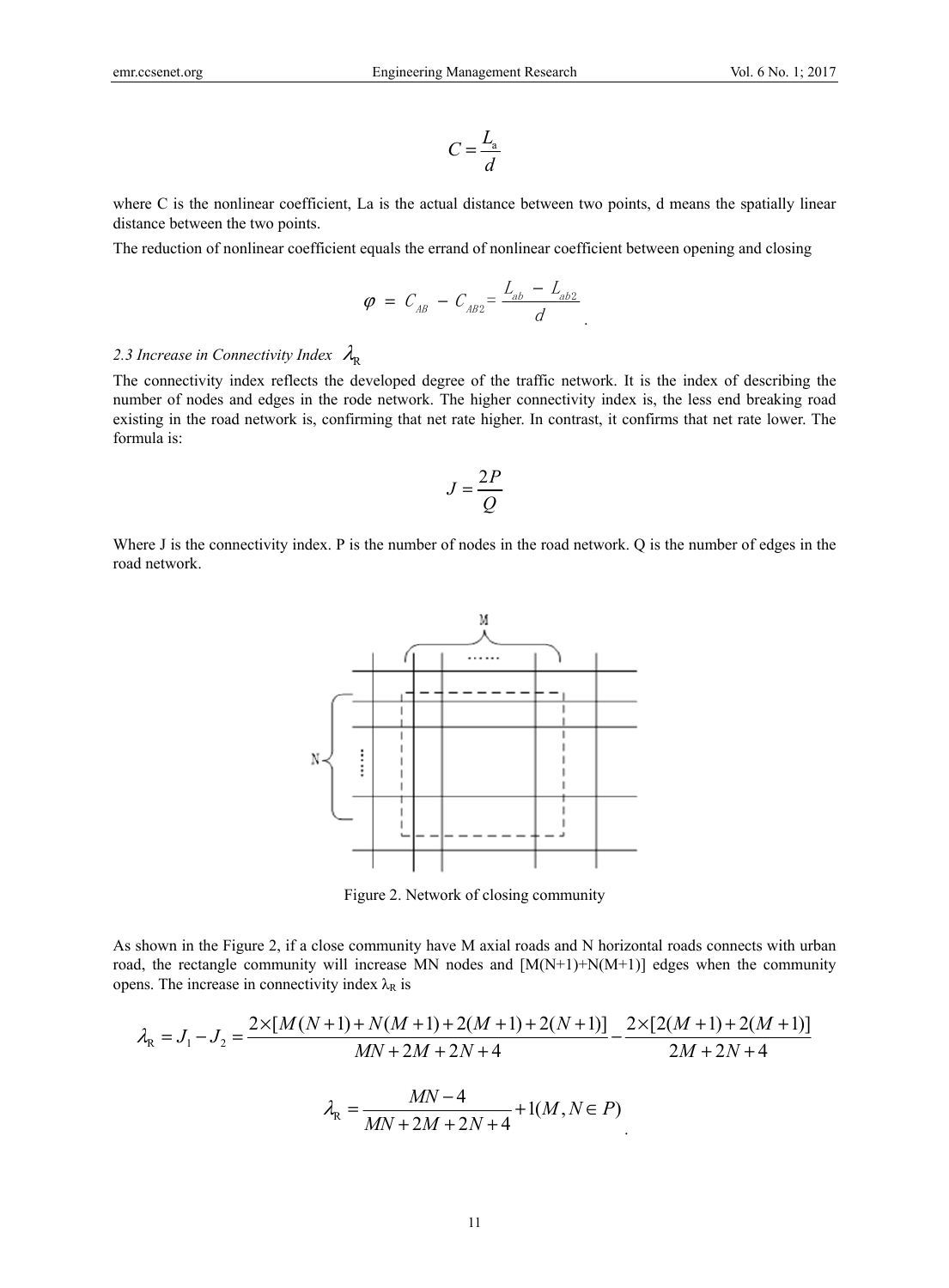## *2.4 Reduction Time of Intersection Delay D1*

The article used traffic impact analysis (T-TIA) based on time to do analysis of delay. The reduce time of intersection delay reflects level of delay causing by traffic jam at intersection. Generally, the higher delay level is, the longer delay time is, confirming that the intersection has lower traffic capacity. In contrast, the intersection has better traffic capacity. The article use the reduce time of intersection delay to reflect traffic capacity of intersection. Assuming that the primary vehicles (along the dotted line in the Figure 4) blocked because close community and round the edge of community. The reach of vehicles follows *Poisson Distribution*; all the intersection have signal light and vehicles turning right have accommodation lane. The formula of the reduce time of intersection delay is:

$$
D_1 = \sum_{i=1}^{n-1} \sum_{j=i+1}^{n} T_{ij}
$$



Figure 3. The analysis graphics of the reduce time of intersection delay

Where  $T_{ii}$  is the time of intersection delay causing by closing community(s) equal to the saved time causing by opening community,  $T_{ii}$ 's formula is:

$$
T_{i,j} = 0.38T_c(\frac{1-y}{1-xy}) + 173x^2[(x-1) + \sqrt{(x-1)^2 + \frac{16x}{c}}],
$$

where μ  $x = \frac{Q_{\mu}}{q_{0}}$ ,  $T_{c}$  is signal cycle, y is the split of intersection, *x* is the road saturation,  $q_{0}$  is the biggest volume traffic at entrance equal to the per unit time through road a cross-section of the maximum number of vehicles (pcu/h, the number of vehicles per hour),  $Q_\mu$  is the volume of round traffic (pcu/h); C is the partition coefficient of volume traffic at entrance.

## *2.5 Reduction Time of Straight Section's Delay D2*

The reduce time of straight section's delay reflects the level of delay causing by traffic jam at straight road. Generally, the higher delay level is, the longer delay time is, confirming that the straight road has lower traffic capacity. In contrast, the straight road has better traffic capacity. We use the reduce time of straight section's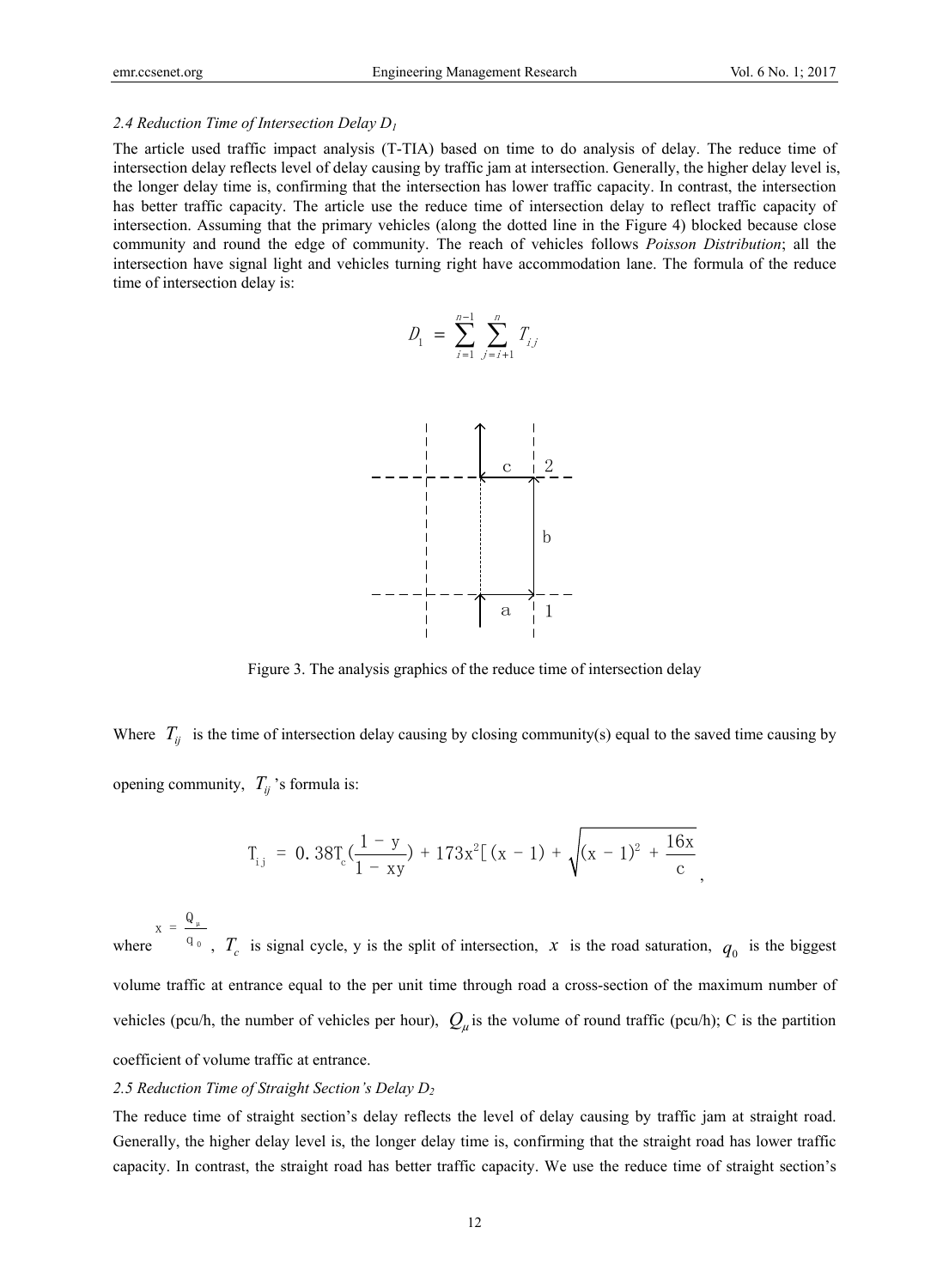delay to reflect traffic capacity of straight road. Assuming that the primary vehicles (along the dotted line in the Figure 4) blocked because close community and round the edge of community. The reaching of vehicles follows

*Poisson Distribution*. The formula of the reduce time of straight section's delay is n-1 n  $D_2 = \sum_{i=1}^{\infty} \sum_{j=i+1} S_{i,j}$ , where

 $S_{ii}$  is the time of straight section's delay causing by closing community(s) equal to the saved time causing by opening community. The formula of  $S_{ii}$  is:

$$
S_{ij} = \frac{3600L}{v(1 + \frac{\alpha Q_0}{V_0})^{\beta}},
$$

Where V0 is the biggest volume traffic.  $\alpha$ ,  $\beta$  are retardation factors and  $\alpha$ =0.15,  $\beta$ =4, v is speed of this road; L is

the distance of road. We can get the reduce time of straight section's delay 2  $d_2 = \frac{D}{a}$ m between every pair of

points, m is the number of points pair. Basing the evaluation system, the article uses AHP to ensure the weight of every index. Limited to the space not go into here. Finally we got the evaluation formula of the influence on surrounding traffic causing by communities opening  $E=0.2495\rho+0.5806\psi+0.0643\lambda_R+0.4243D_1+0.1414d_2$ , E is the index of traffic capacity.

#### **3. Calculation and Analysis of the Influence Caused by the Policy**

Influences of opening community impacted by the shape of communities and the surrounding road network structure and the size of communities. Due to geographic, political, economic, social, cultural and other factors, the kinds of community in China shows the characteristics of the homogeneity and diversity coexist. From the shape of communities, the common shapes in China are square, triangle and trapezoid. From the surrounding road network structure, there are mesh structure, tree structure and the main street structure; besides the size of the community is also difference. This unite analyze the difference of the influence on surrounding traffic causing by opening communities.

#### *3.1 Analysis of the Influence of Opening Different Shapes Communities*

Because of the city planning problems, shapes of communities are different, which results different road structure in communities. There is difference between influences of opening different shape communities. Now the common community shapes in China are square, triangle and trapezoid. Most of communities are square, analyzing the influence causing by opening square communities on surrounding traffic have representativeness and actual meaning. Therefore, the article chooses the square community as the base of study and compares with triangle community to evaluate the influence causing by opening different shape communities.

3.1.1 Calculation of the Influence Causing by Opening Community



Figure 4. Closed square community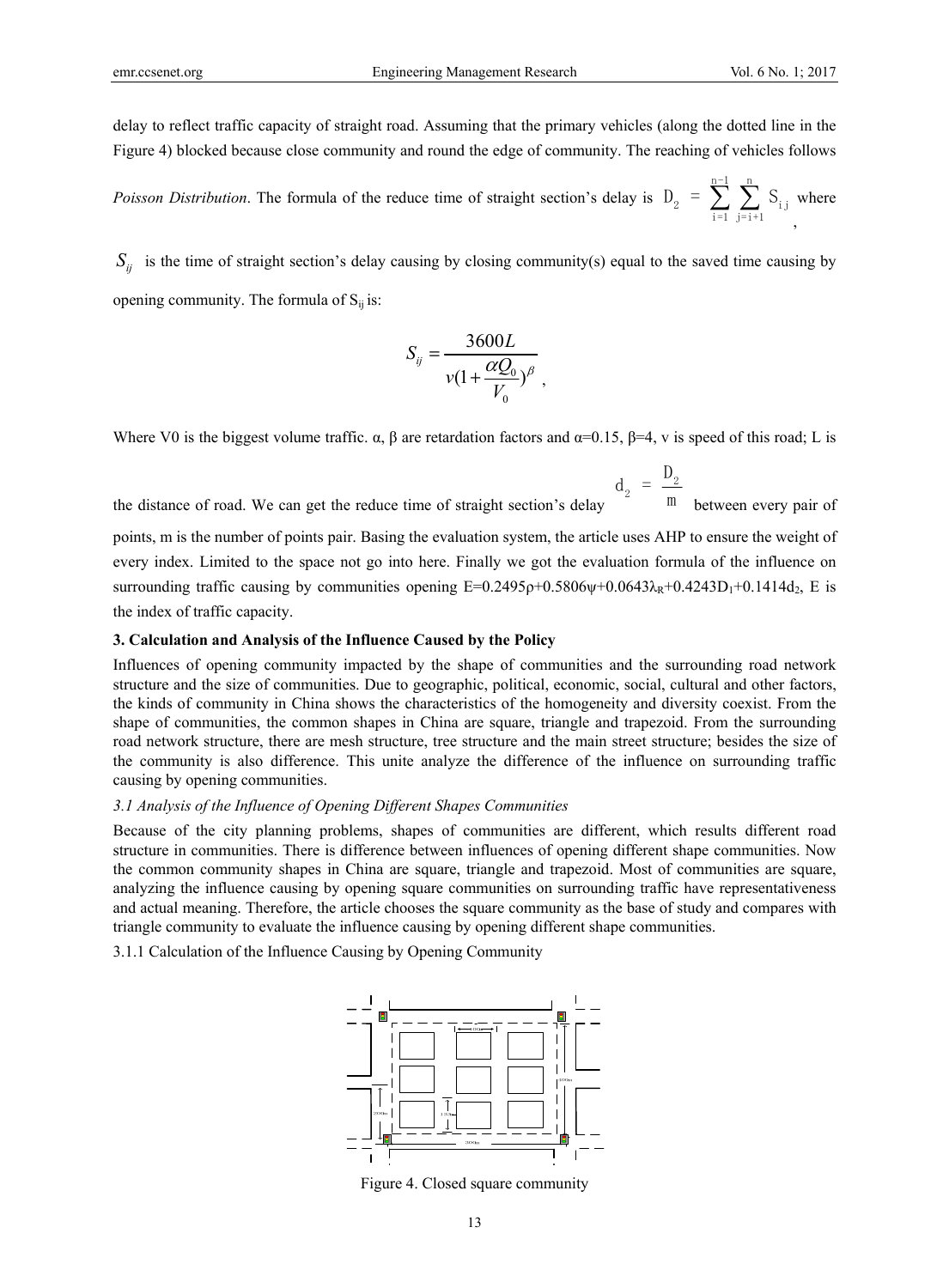

Figure 5. Opened square community

As shown in the Figure 4, it is a diagrammatic drawing of a square community. In actual life, community is in commonly 10 hectares. To simplify the calculation, the article assumes that this community is 400 meters long, 300 meters wide. It covers an area of 12 hectares. The vertical distance of two nodes inside the village is 133 m and the horizontal distance is 100 m. The surrounding road structure is the main street structure which is popular in China and surrounding roads are one-way street. Due to the size of the traffic flow has nothing to do with the moving direction and the total traffic flow is the sum of all directions of traffic flow, the article only studies one direction of traffic flow. Namely vehicles enter into the area from the left side and leave the area on the right side. Vehicles can't enter into the community and only round the edge rode when the community closed. The detour road length is 0.63 km. Assuming that volume of traffic at the community surrounding roads is 600 pcu/h, the biggest volume of traffic is 1200 pcu/h, the road saturation is 0.5, the partition coefficient is 0.5, the retardation factors α=0.15, β=4, the average velocity speed is 50 km/h. There are 4 signal lights at intersections and the cycle of a signal lights is 60 seconds, the split is 1/4. As the basal community of analyze, the article thinks that these parameters can reflect the most of communities in China.

After the community opened, as shown in Figure 5, the fence of the community disappeared and the road in the community connected with the urban road. Two transverse and longitudinal internal transport networks connected with urban, and forms a complete the network traffic in this area.

The article takes the parameters into the evaluated model, using MATLAB to calculate the index of road network structure and the index of traffic operation efficiency showed in Table 1.

| The                                                                                                                               |      | increase in road. The reduction of The increase in The reduce time of The reduce | time of |
|-----------------------------------------------------------------------------------------------------------------------------------|------|----------------------------------------------------------------------------------|---------|
| network density (km/km <sup>2</sup> ) nonlinear coefficient connectivity index intersection delay (s) straightsection's delay (s) |      |                                                                                  |         |
| 0.012                                                                                                                             | 0.88 | 688                                                                              | 60.57   |

Table 1. The index of opening square community

Take the normalized number to formula (1), gaining the comprehensive index of traffic capacity is 0.4915. 3.1.2 Calculation of the Influence of Triangular Community



Figure 6. Closed triangular community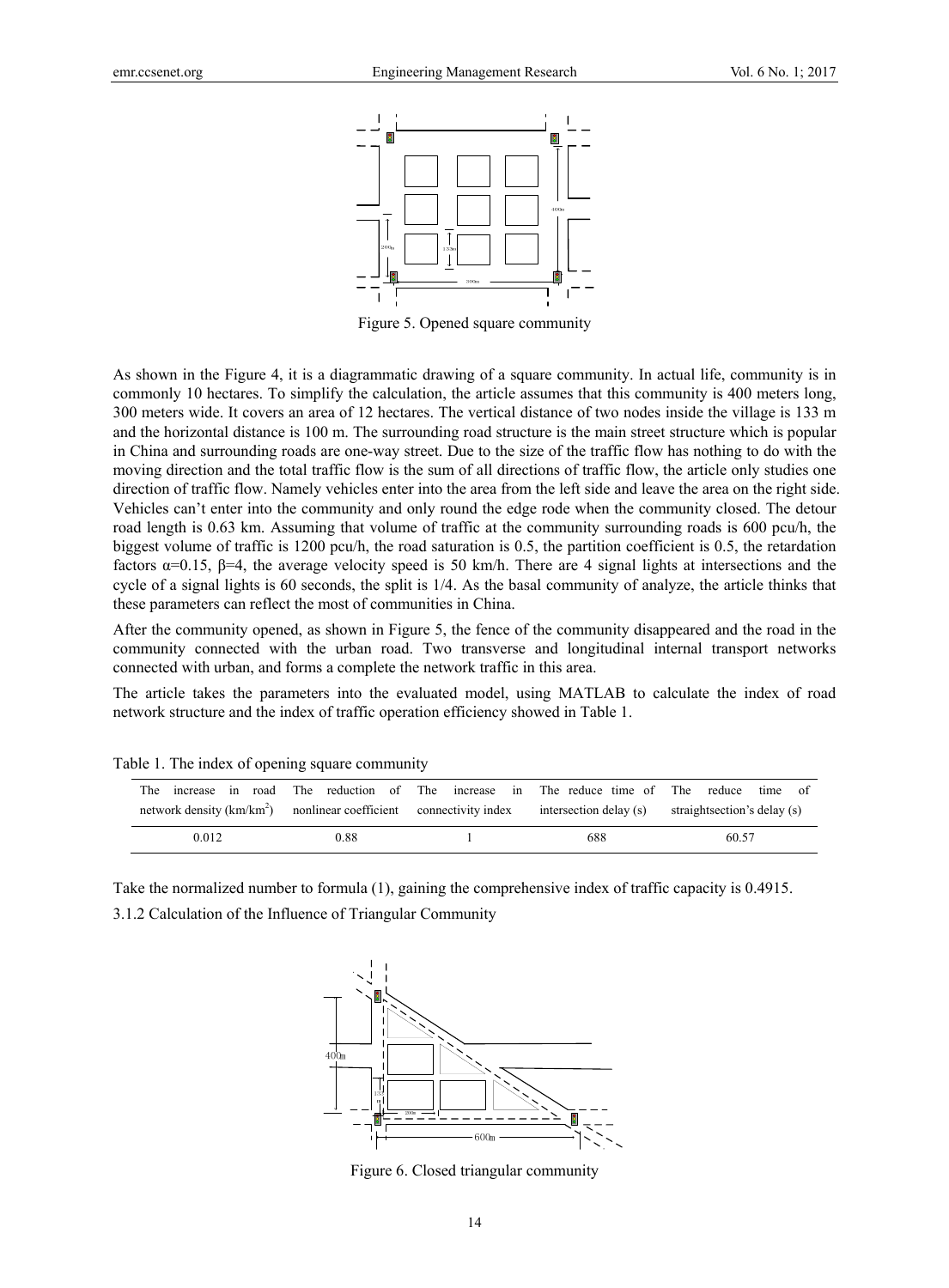

Figure 7. Opened triangular community

As shown in the Figure 6, it is a diagrammatic drawing of triangular community. Because the article only compares the influence of opening different shape communities, it assumes that this community is 600 meters long and 400 meters wide. It covers an area of 12 hectares. The vertical distance of two nodes inside the village is 133 m and the horizontal distance is 200 m. The surrounding roads are one-way street. The article also studies one direction of traffic flow. Namely vehicles enter into the area from the left side and leave the area on the right side. Vehicles can't entrance the community and only round the edge rode when the community closed. The detour road length is 0.86 km. The other parameters are same with 3.1.1 to analyze the difference. As shown in Figure 7, after opened community, the fence of the community disappeared and the road in the community connected with the urban road. Two transverse and longitudinal internal transport networks connected with urban and forms a complete the network traffic in this area.

The article takes the parameters into the evaluated model, using MATLAB to calculate the index of road network structure and the index of traffic operation efficiency showed in Table 2.

| road<br>The<br>increase in                                           |      |      | The reduction of The increase in The reduce time of The reduce | time of                      |
|----------------------------------------------------------------------|------|------|----------------------------------------------------------------|------------------------------|
| network density $(km/km^2)$ nonlinear coefficient connectivity index |      |      | intersection delay (s)                                         | straight section's delay (s) |
| 0.0083                                                               | 0.58 | 0.57 | 516                                                            | 82.69                        |

Table 2. The index of opening triangular community

Take the normalized number to formula (1), gaining the comprehensive index of traffic capacity is 0.3656. 3.1.3 Analysis of the Influence of Opening Community Causing by Different Shapes

Table 3. The comparison of the influence of opening community

|            | The comprehensive index               | The increase in road network density<br>(km/km2) | The reduction of nonlinear<br>coefficient          |
|------------|---------------------------------------|--------------------------------------------------|----------------------------------------------------|
| Square     | 0.4915                                | 0.012                                            | 0.88                                               |
| Triangular | 0.3656                                | 0.0083                                           | 0.58                                               |
|            | The increase in connectivity<br>index | The reduce time of intersection<br>delay(s)      | The reduce time of straight<br>section's delay (s) |
| Square     |                                       | 688                                              | 60.57                                              |
| Triangular | 0.57                                  | 516                                              | 82.69                                              |

From the comparison, the article finds that the traffic capacity has greatly improvement after opened square community and triangular community when the surrounding road structure is the main street structure. But the comprehensive index of square community is higher than triangular community, confirming that the improvement of surrounding transportation of opening square community is better than opening triangular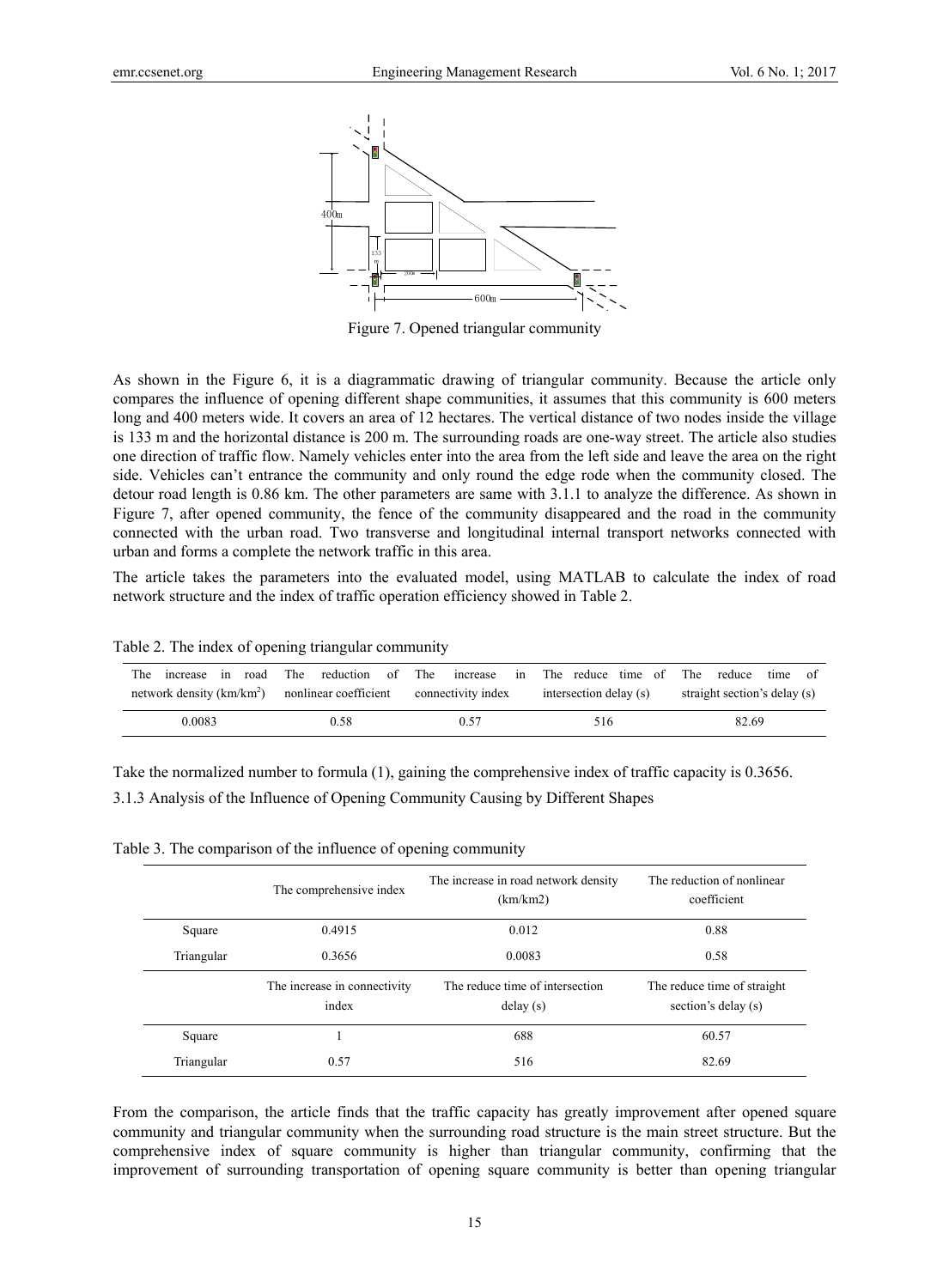community. Comparing these index, the article finds that the reduce time of straight section's delay of opening triangular community is more than opening square community. And it may because that the within road of triangular community is complex. But the actual shapes of communities are not standard square and triangle and we infer that the closer to square, the better influence on traffic capacity. Similarly, the complex community structure like triangle is worse. The other shape community like trapezoid can mirror this method of calculation.

## *3.2 Analysis of the Influence of Different Surrounding Road Network Structures*

There are three kinds of road structure in China, mesh structure, tree structure and the main street structure, as shown in the Figure 8. Among the three kinds of road, the main street structure is used in most cities; some boom cities are mesh structure; but the tree structure is fewer used in cities. This unite analyze the influence of opening community under the main structure and the mesh structure.



Figure 8. Basic road structures in China

The surrounding road structure of square community in 3.1.1 is typical main street structure; therefore, the article compares the difference between opening communities when the surrounding structure is the mesh structure and the main street structure.

3.2.1 Calculation of the Influence When the Surrounding Road Structure Is the Mesh Structure

Same as above, the parameters are same with the square community in 3.1.1 besides the surrounding road structure.

The article takes the parameters into the evaluated model, using MATLAB to calculate the index of road network structure and the index of traffic operation effciency showed in list 4.



Figure 9. The closed community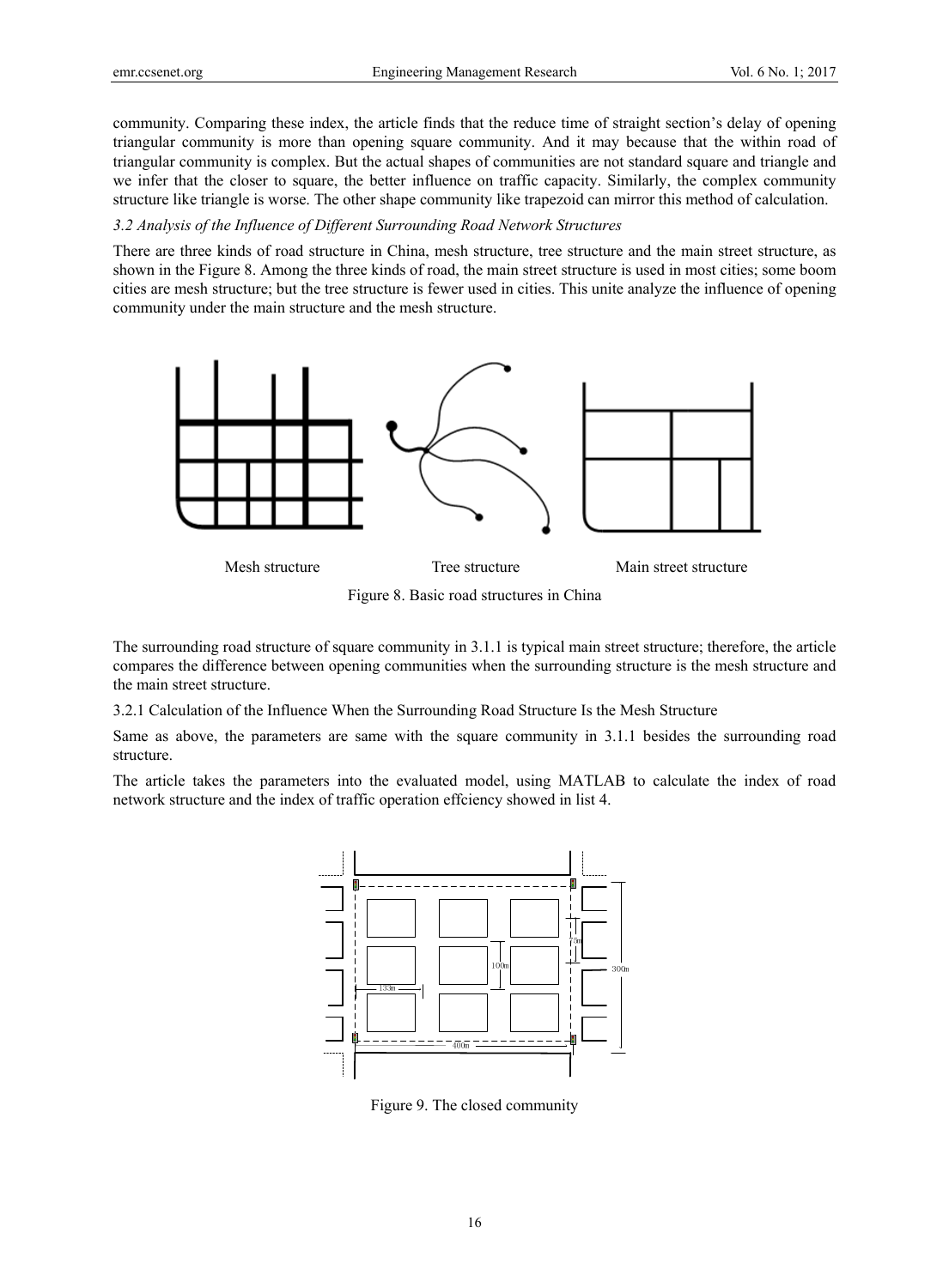

Figure 10. The opened community

As shown in the Figure 9, it is a diagrammatic drawing of square community under the mesh road structure. The article assumes that this community 400 m long, 300 m wide. It covers an area of 12 hectare. The vertical distance of two nodes inside the village is 133 meters and the horizontal distance is 100 meters. The surrounding roads are one-way street. The article also studies one direction of traffic flow. Namely vehicles enter into the area from the left side and leave the area on the right side. Vehicles can't entrance the community and only round the edge rode when the community closed. The detour road length is 0.63 km. The other parameters are same with 3.1.1. As shows in Figure 10, after the community opened, the fence of the community disappeared and the road in the community connected with the urban road and formed dense traffic network.

Table 4. Index of opening square community under the mesh road structure

|                                                                                                       |                |     | The increase in road The reduction of The increase in The reduce time of The reduce time of |
|-------------------------------------------------------------------------------------------------------|----------------|-----|---------------------------------------------------------------------------------------------|
| network density (km/km <sup>2</sup> ) nonlinear coefficient connectivity index intersection delay (s) |                |     | straight section's delay (s)                                                                |
| 0.012                                                                                                 | 0 <sup>5</sup> | 688 | 60.57                                                                                       |

Take the normalized number to formula (1), gaining the comprehensive index of traffic capacity is 0.3870. 3.2.2 Analysis of the Influence of Opening Community Causing by Different Road Structures Comparing with the index in 3.1.1, the article gets the Table 5.

|                 | The comprehensive index               | The increase in road network<br>density (km/km2) | The reduction of nonlinear coefficient            |
|-----------------|---------------------------------------|--------------------------------------------------|---------------------------------------------------|
| The main street | 0.4915                                | 0.012                                            | 0.88                                              |
| The mesh street | 0.3870                                | 0.012                                            | 0.5                                               |
|                 |                                       |                                                  |                                                   |
|                 | The increase in connectivity<br>index | The reduce time of intersection<br>delay(s)      | The reduce time of straight section's<br>delay(s) |
| The main street |                                       | 688                                              | 60.57                                             |

Table 5. Comparison of the influence of opening community under different road structure

From the comparison, the article finds that the traffic capacity has greatly improvement after opened community under the main street and the mesh street. But the comprehensive index of opening community under the main street is higher than that of the mesh street, confirming that the improvement of traffic capacity of opening community under the main street is better than opening under the mesh street. Although the index in closely, there is still exists some difference. The reduction of nonlinear coefficient under the mesh structure is fewer than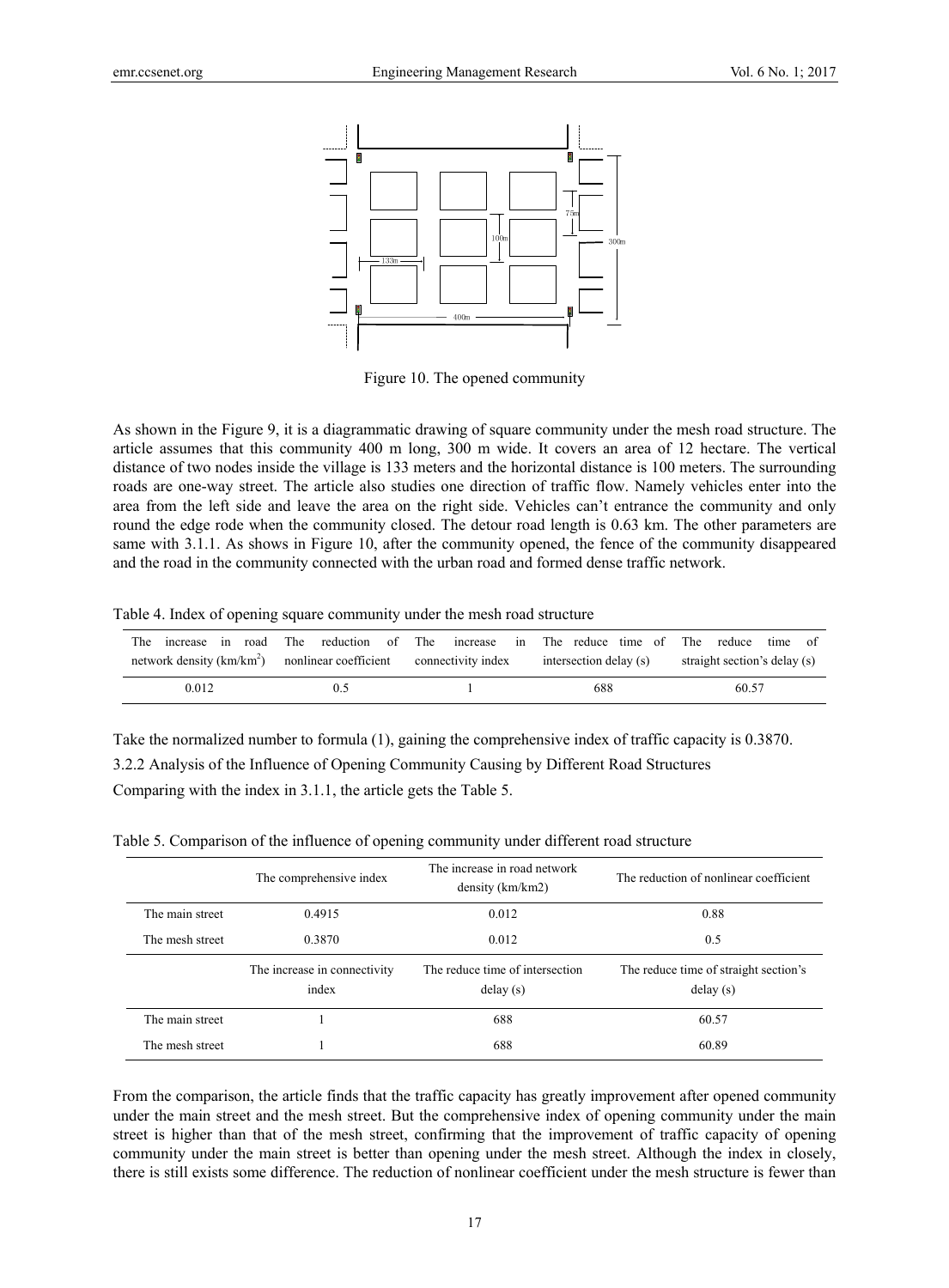the main street; the reduce time of straight section's delay is also shorter. And it may because that when the road structure is the mesh structure, the external road network density is big and the influence on the road network is not obvious; reduce of round road is also limited. Therefore, when the surrounding road structure is the mesh structure, the influence is not better than the main structure although it improves the traffic capacity at a certain extent. Combined with the actual, the influence of policy will effective because the main street structure is the most common in China.

## *3.3 Analysis of the Influence of Community Size*

The population density in China is large and the clustering characteristics are obvious, so the community scale in China is also large about 10 hectares. But there are also some small communities influenced by territory, population and economy. This unite analyze the different influence causing by community scale on surrounding traffic capacity. Comparing the 10 hectares community with the 3 hectares community.

The square community in 3.1.1 is 12 hectares community, which closes to the regular size of community and compare with the small community.

3.3.1 Calculation of the Influence Causing by Opening Small Community



Figure 11. The closed small community



Figure 12. The opened small community

As shown in the Figure 11, it is a diagrammatic drawing of small community. Assuming that this community 200 meters long, 150 meters wide, covers an area of 3 hectares and the vertical distance of two nodes inside the village is 67 meters, the horizontal distance is 50 m. The surrounding road structure is the main street which common in China and surrounding roads are one-way street. Due to the size of the traffic flow has nothing to do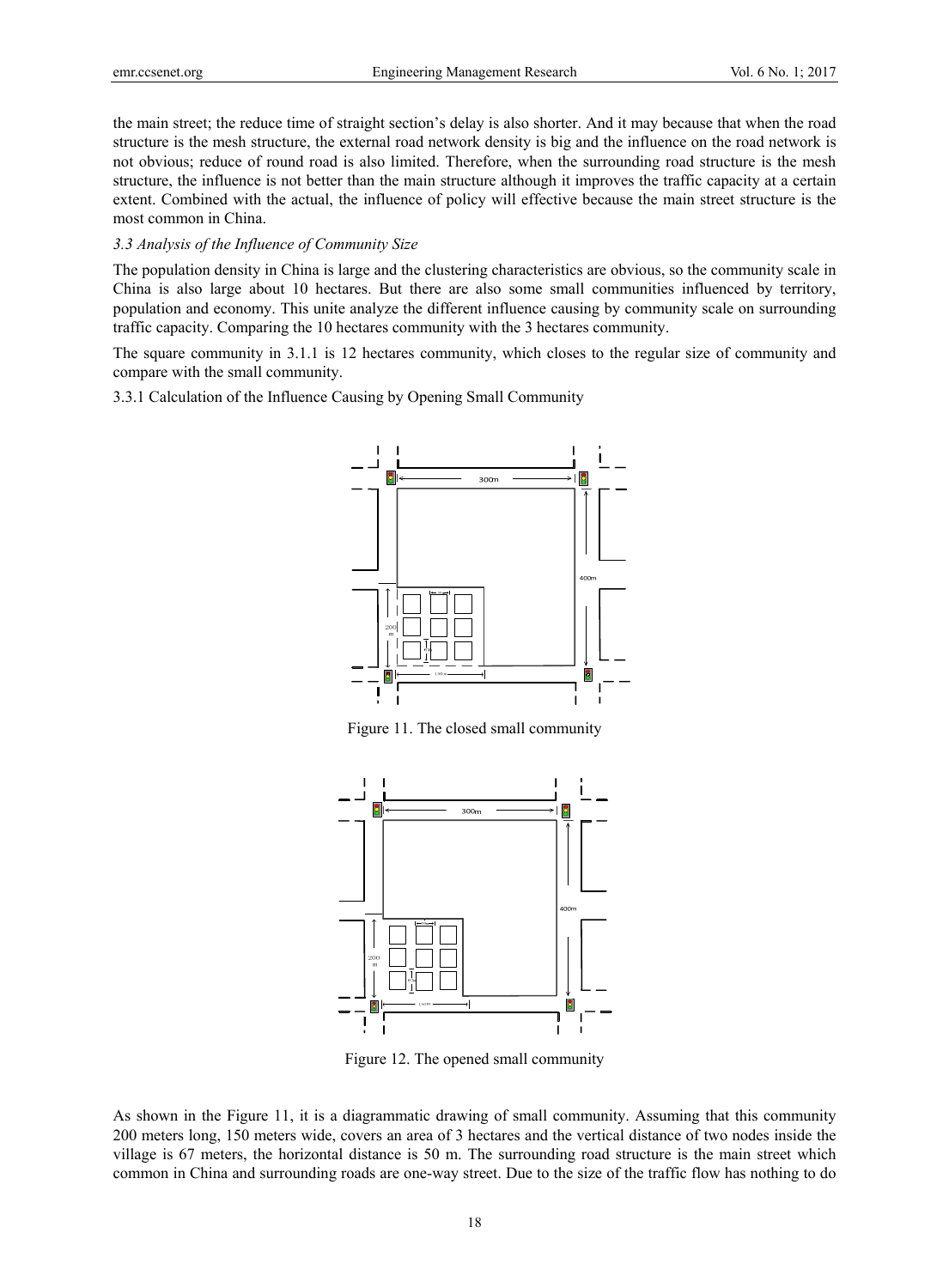with the moving direction and the total traffic flow is the sum of all directions of traffic flow, the article only studies one direction of traffic flow. Namely vehicles enter into the area from the left side and leave the area on the right side. Vehicles can't entrance the community and only round the edge rode when the community closed. The detour road length is 0.63 km. Assuming that volume of traffic at the community surrounding roads is 600 pcu/h, the biggest volume of traffic is 1200 pcu/h, the road saturation is 0.5, the partition coefficient is 0.5, the retardation factor  $\alpha$ =0.15,  $\beta$ =4, the average velocity speed is 50 km/h. There are 4 signal lights at the intersection and the cycle of signal lights is 60 seconds, the split is 1/4. As the basal community of analyze, we think that these parameters can reflect the most of communities.

After the community opened, as shown in Figure 12, the fence of the community disappeared and the road in the community connected with the urban road. Two transverse and longitudinal internal transport networks connected with urban and forms a complete the network traffic in this area.

The article takes the parameters into the evaluated model, using MATLAB calculate the index of road network structure and the index of traffic efficiency showed in Table 6.

Table 6. Index of opening small square community

| road<br>increase in<br>The                                           |  | The reduction of The increase in The reduce time of The reduce | time                        |
|----------------------------------------------------------------------|--|----------------------------------------------------------------|-----------------------------|
| network density $(km/km^2)$ nonlinear coefficient connectivity index |  | intersection delay (s)                                         | straight section's delay(s) |
| 0.00875                                                              |  | 688                                                            | 67.31                       |

Take the normalized number to formula (1), gaining the comprehensive index of traffic capacity is 0.2203. 3.3.2 Analysis of the Influence of Opening Community Causing by Different Community Sizes Comparing with the index in 3.1.1, the article gets the Table 7.

|                 | The comprehensive index               | The increase in road network density<br>(km/km2) | The reduction of nonlinear<br>coefficient          |
|-----------------|---------------------------------------|--------------------------------------------------|----------------------------------------------------|
| The main street | 0.4915                                | 0.012                                            | 0.88                                               |
| The mesh street | 0.2203                                | 0.0058                                           | $\mathbf{0}$                                       |
|                 | The increase in<br>connectivity index | The reduce time of intersection<br>delay(s)      | The reduce time of straight<br>section's delay (s) |
| The main street |                                       | 688                                              | 60.57                                              |
| The mesh street |                                       | 688                                              | 67.31                                              |

Table 7. Comparison of the influence of opening community under different community scale

From the comparison, the article finds that the traffic capacity have greatly improvement after opened big and small community. But the comprehensive index of opening big community is higher than opening small community, confirming that the improvement of traffic capacity of opening big community is better than opening small community. Although the index is similar, there is still some difference. The reduction of nonlinear coefficient opening small community is zero; the reduce time of straight section's delay is 67.31s. The increase in road network density is also small. And it may because that the round distance is long when the community is small. The shortest distance from one point to another without change, only increased the road number. Although opening communities improved the surrounding traffic capacity, the influence of small is not good compared with big community. The small community in China is few and government can think partial open or not open small communities.

# **4. Conclusions and Suggestions**

The article sets up reasonable evaluation index system and establish the comprehensive index of traffic effciency to evaluate the influence of opening different community, using the AHP to ensure the weight of index. From the above analysis, all kinds of opening community will improve the traffic efficiency of surrounding roads but there are large differences of different kinds opening.